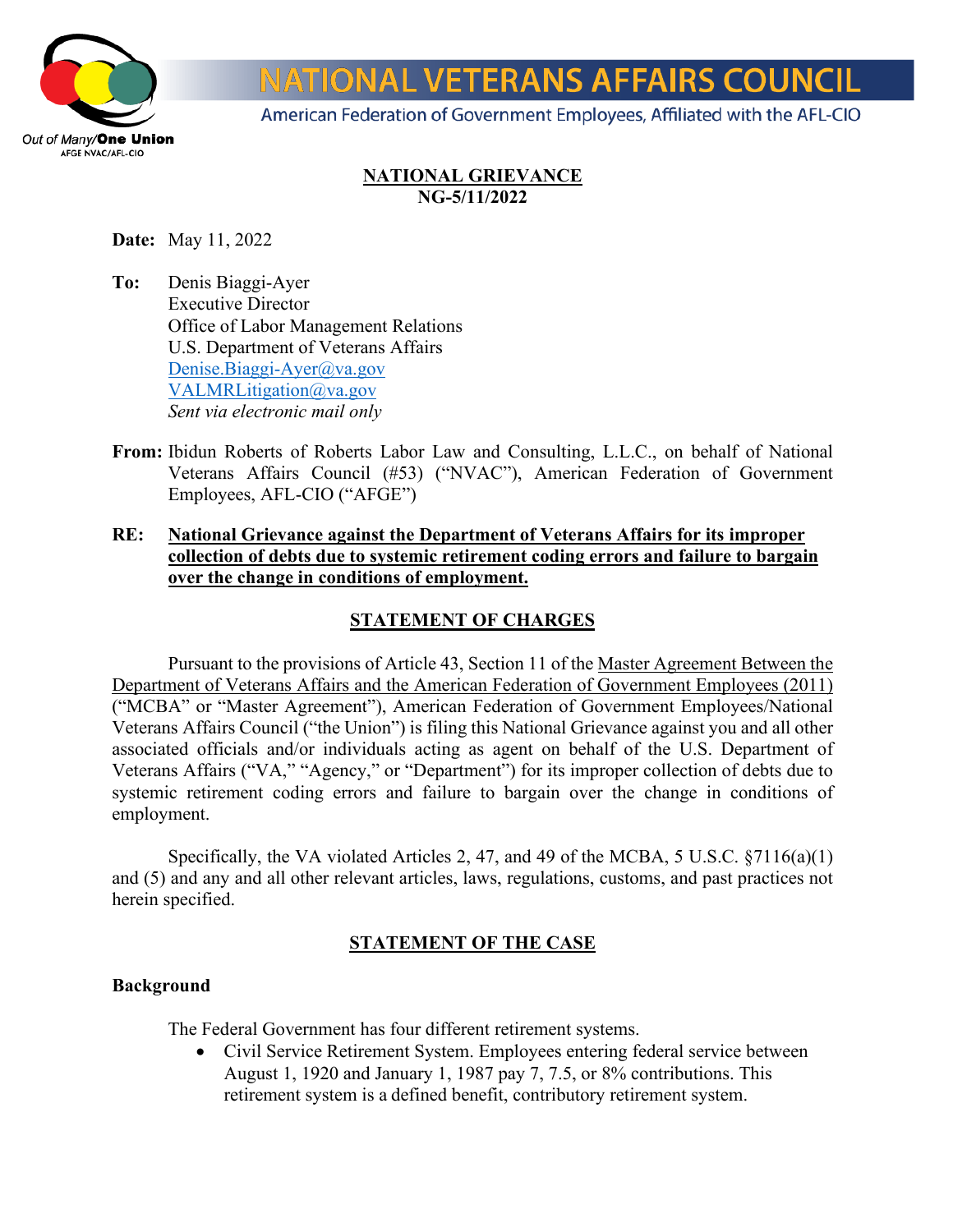- Federal Employee Retirement System (FERS). Employees entering federal service on or after January 1, 1987, but before December 31, 2012, were required to contribute 0.8% of their salary to the retirement plan. This retirement plan provides benefits from three different sources: a Basic Benefit Plan, Social Security and the Thrift Savings Plan (TSP)
- FERS-Revised Annuity Employee (FERS-RAE). In the Middle Class Tax Relief and Job Creation Act of 2012, Congress increased the employee contribution from 0.8% to 3.6% for employees entering federal service on or after January 1, 2013, but before January 1, 2014.
- FERS-Further Revised Annuity Employee (FERS-FRAE). In the Bipartisan Budget Act of 2013, Congress increased the employee contribution from 3.6% to 4.4% for employees entering federal service on or after January 1, 2014.

Depending on the timing of entry into Federal employment, the employee is coded for their respective retirement contribution. There are certain exceptions that are not applicable here.

On a continuing and ongoing basis, the Department has failed to code employees correctly in their applicable retirement system, specifically FERS-FRAE. This failure has resulted in VA sending debt collection letters to AFGE bargaining unit employees. Some employees have received debt collection letters reflecting eight years of incorrect withholdings, resulting in thousands of dollars of debt. Additionally, employees are being told that the debt created over eight (8) years, through no fault of their own, must be repaid within three (3) years.

The Union has preliminarily identified over 100 employees, spanning multiple AFGE Locals in New York affected by the error and change. However, the Union reserves the right to include all bargaining unit employees affected by this error.

#### **Violations**

The Department failed to provide the Union with any notice concerning the mass error. Additionally, VA failed to provide the Union an opportunity to negotiate over the correction of the error. Through no fault of their own, employees have received debt letters causing a significant change to their conditions of employment, including devastating financial impact and emotional distress.

By failing to fulfill its contractual and statutory obligations, the Department violated, and continues to violate, the following:

- Article 2 of the MCBA: requiring compliance with all federal statutes and governmentwide regulations;
- Article 49 of the MCBA: which requires that the parties have due regard for the obligations imposed by 5 U.S.C. Chapter 71;
- 5 U.S.C.  $\S7116(a)(1)$  and (5): requiring the Agency to consult and negotiate in good faith with the Union; and,
- Any other law, rule, regulation, or Master Agreement provision not herein specified.